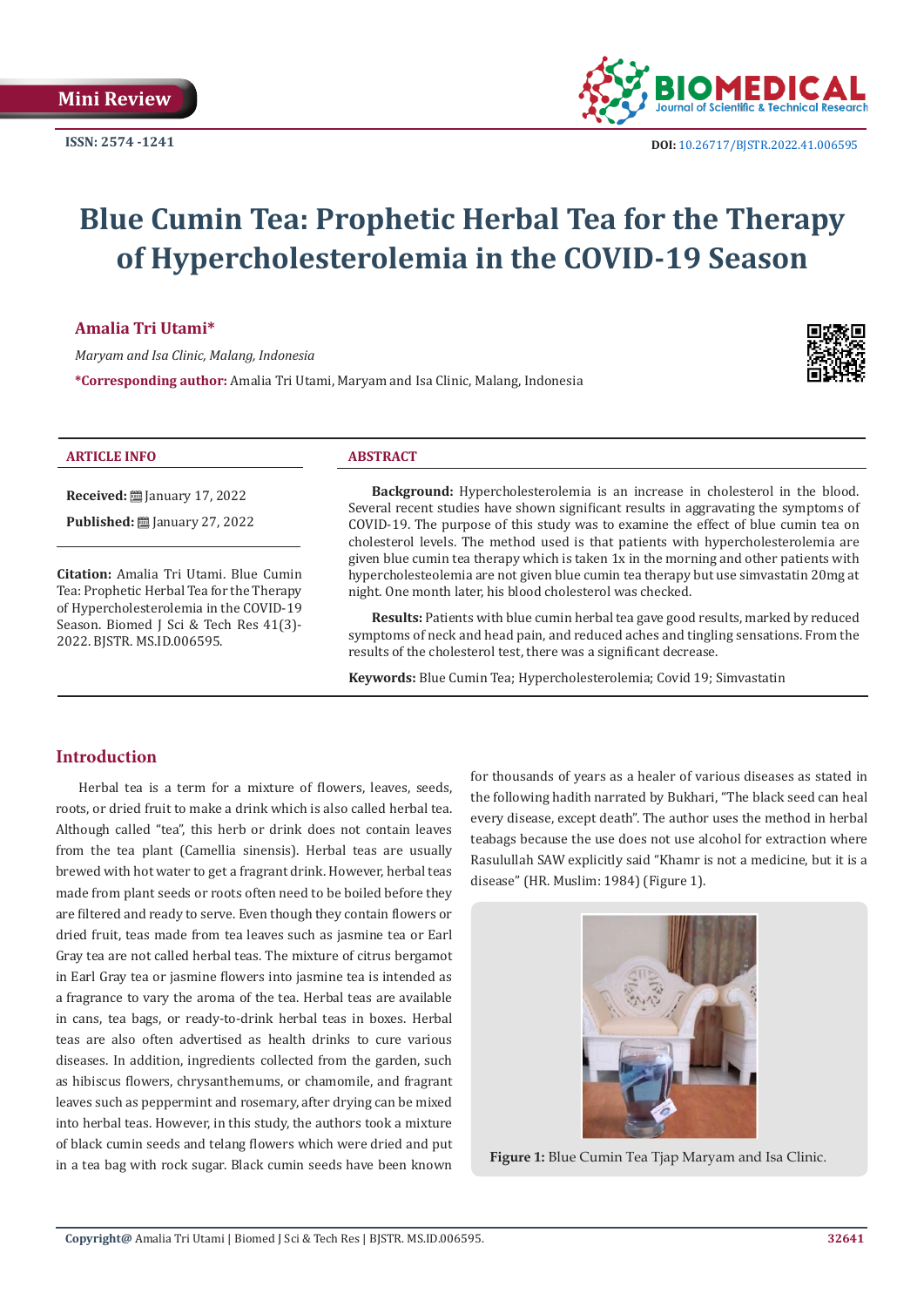# **Methods**

#### **Blue Cumin Herbal Tea Making**

- **1)** Dry 100 grams of black cumin seeds
- **2)** Dry 100 grams of butterfly pea flower
- **3)** Enter 1/2 teaspoon of the mixture of herbal ingredients in a tea bag with 1 piece of white rock sugar
- **4)** Then serve by dipping it in boiling water

\*Gifting of telang flowers is intended to give a modern tea color that is more beautiful and also gives a different sensation of freshness in drinking tea.

#### **How to Use**

Drink once a day in the morning. This study uses an experimental post test only control group design using humans as research subjects. Inclusion criteria were clinical patients with:

- **1)** History of hypercholesterolemia without comorbidities
- **2)** Over 30 years old
- **3)** Willing to participate in this research

There were 2 treatment groups, namely the group that drank herbal tea and the second group who routinely used simvastatin 20 mg at night. We got each group of 5 volunteers. Then the study was conducted for 1 month.

# **Results and Data Analysis**

**Table 1:** LDL Cholesterol Levels (mg/dl) Post Therapy Between Groups.

| <b>Sample</b> | LDL Cholesterol Levels (mg/dl) Post Therapy |                              |  |
|---------------|---------------------------------------------|------------------------------|--|
|               | G1 (Blue Cumin Tea)                         | G <sub>2</sub> (Simvastatin) |  |
|               | 112                                         | 201                          |  |
| 2             | 120                                         | 198                          |  |
| 3             | 132                                         | 210                          |  |
| 4             | 142                                         | 225                          |  |
| 5             | 98                                          | 230                          |  |
| $X \pm SD$    | $120.8 \pm 15.009$                          | $212.8 \pm 12.48$            |  |

The data obtained from the examination of serum cholesterol levels were numerical data, then the data was tested for normality using the Shapiro Wilk test and the results obtained that all groups were normally distributed with  $p > 0.05$  (Table 1). After the data is normally distributed, Levene's test is carried out to find out whether the data is homogeneous or not. And the results obtained  $p = 0.672$  ( $p > 0.05$ ) so it can be said that the variance is homogeneous. Because the data was said to be homogeneous and normally distributed, a one-way ANOVA test was carried out to

analyze the differences between groups. Based on table 2, the p value of the one way ANOVA test is  $0.0001$  ( $p < 0.05$ ) so it can be concluded that there are significant differences in cholesterol levels between groups.

**Table 2:** One Way Anova Test Results.

| Group | <b>Median (Min-Max)</b> |        |
|-------|-------------------------|--------|
|       | 120.8 (98-142)          | 0.0001 |
|       | 212.8 (198-230)         |        |

### **Discussion**

Lipoproteins are a combination of nonpolar lipids (triacylglycerol and cholesteryl esters) with amphipathic lipids (phospholipids and cholesterol) and proteins that function to transport lipids in blood plasma. One of the four main groups of plasma lipoproteins is low density lipoprotein (LDL) [1]. LDL functions as a cholesterol carrier for tissues and cells, where cholesterol is needed for membrane synthesis, modulation of membrane fluidity, and regulation of cellto-cell communication [2]. LDL cholesterol has a major role in the development of cardiovascular disease, especially atherosclerosis. The role of LDL cholesterol begins early in atherogenesis, where LDL cholesterol accumulates in the tunica intima of arteries. High LDL cholesterol levels can increase the risk of atherosclerosis [3]. Atherosclerosis can cause various cardiovascular diseases, one of which is coronary heart disease (CHD). Nigella sativa is an herbal plant from the Ranunculaceae family [4]. Many researchers have succeeded in revealing the broad pharmacological potential of this herbal plant. N. sativa is commonly known as black cumin [5,6]. Black cumin seeds and oil are usually used as a tonic and traditional medicine for various ailments [7]. Black cumin seeds contain tymoquinone [8] which can reduce LDL cholesterol serum levels in 2 ways, namely by inhibiting the activity of the HMG-CoA reductase enzyme and increasing the expression of mRNA in the LDL receptor. Simvastatin can only reduce serum LDL cholesterol levels through inhibition of HMG-CoA reductase enzyme activity, so that serum LDL cholesterol levels of patients given black cumin extract are lower than those given simvastatin. This is an interesting finding from this study, wherein the serum LDL cholesterol levels of hypercholesterolemic patients given simvastatin were initially estimated to be lower than those given black cumin extract but on the contrary. Symptoms of hypercholesterolemia such as a heavy neck, difficulty sleeping and tingling can be reduced from the first day of using blue cumin tea, while for simvastatin, patients still often complain of feeling dizzy and heavy.

Simvasratin sold in Indonesia at this time also does not have an official halal certificate from the BPJPH institution. Simvastatin is a drug that is commonly consumed by dyslipidemia patients and works mainly in lowering serum LDL cholesterol levels, but like